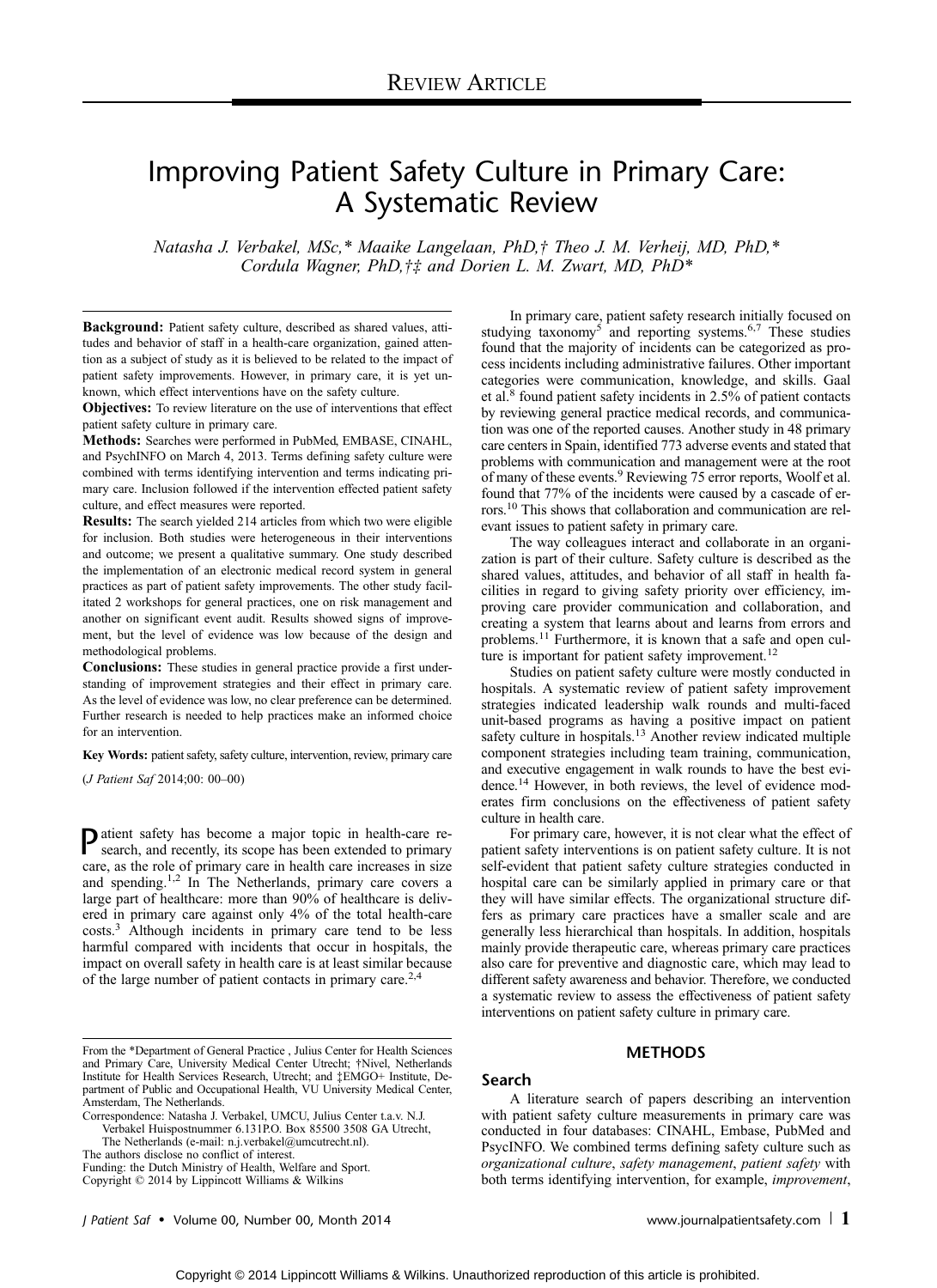change, effect, and terms that indicated the setting of primary care. The PubMed search strategy is enclosed in Appendix 1. No restrictions were set regarding publication date. Language was restricted to English, Dutch, and German. In addition, we screened the Web pages of the Institute for Healthcare Improvement, the National Patient Safety Agency, and the Agency for Healthcare Research and Quality.<sup>15-17</sup> Also, the references of included articles were checked for relevant literature. The search strategy is conducted on March 4, 2013.

## Eligibility and Quality Assessment

Studies were eligible for inclusion if they met 3 inclusion criteria. First, the research had to be conducted in primary care. Second, a patient safety intervention effecting culture had to be described. And third, the effect on patient safety culture had to be reported. There were no requirements regarding the design of the study, provided that there had to be more than one measurement. Opinion papers, editorials, reviews, interviews and comments were excluded. For assessment of the study quality we examined the quality of reporting, using 5 criteria for qualitative research used in previous intervention research, and potential bias by using ''the risk of bias tool'' from the Cochrane Collaboration, see Table 3.18,19 In addition, the GRADE approach from the Cochrane Collaboration was used to assess the level of evidence ranging from high to very low.<sup>20</sup>

# Selection Process and Data Extraction

The title screening was conducted by 1 author (N.V.) followed by abstract and full-text screening by 2 authors (N.V. and M.L.). Results were compared and discussed between both authors. In case of disagreement, a third author (D.Z.) was consulted. Data were extracted on intervention characteristics,

defined as aims, measurement tools, intervention description, and effect on culture. We also extracted data on study characteristics, defined as country, design, and participants. For the extraction of data, a beforehand composed form was used.

## RESULTS

In total, 214 references were retrieved from the database search (Fig. 1). After initial screening, 18 articles were selected for full text screening. No references were added after searching the bibliographies of included studies. A list of excluded articles is enclosed in Appendix 2. Two studies $2^{1,22}$  met our inclusion criteria, as these were both observational and reported on different interventions with heterogeneous outcomes, no meta-analysis was done.

Both studies were conducted in general practice. Table 1 shows their study characteristics. The study of McGuire et al. used a follow-up design with a total follow-up time of 3 years.<sup>21</sup> Wallace et al. used a pre-post design with an implementation time of 8 months.<sup>22</sup> Both studies did not use a control group.

Table 2 shows details on the intervention and effect measurements. McGuire et al. described the implementation of an electronic medical record (EMR) system.<sup>21</sup> This was part of ongoing quality and safety improvement efforts. Additional efforts were made to facilitate the EMR implementation such as identification of ''change champions,'' development of committees to support implementation, reduction of work schedules during the first 2 weeks, and on site ''super-user'' support. Immediately prior to go-live, staff attended a training session. The effect of the intervention was assessed with the Safety Attitudes Questionnaire  $(SAQ)^{23}$  directly after implementation and repeated after 1.5 and 2.5 years. Also, practices were asked to indicate



FIGURE 1. Flowchart search results.

**2** www.journalpatientsafety.com  $\degree$  2014 Lippincott Williams & Wilkins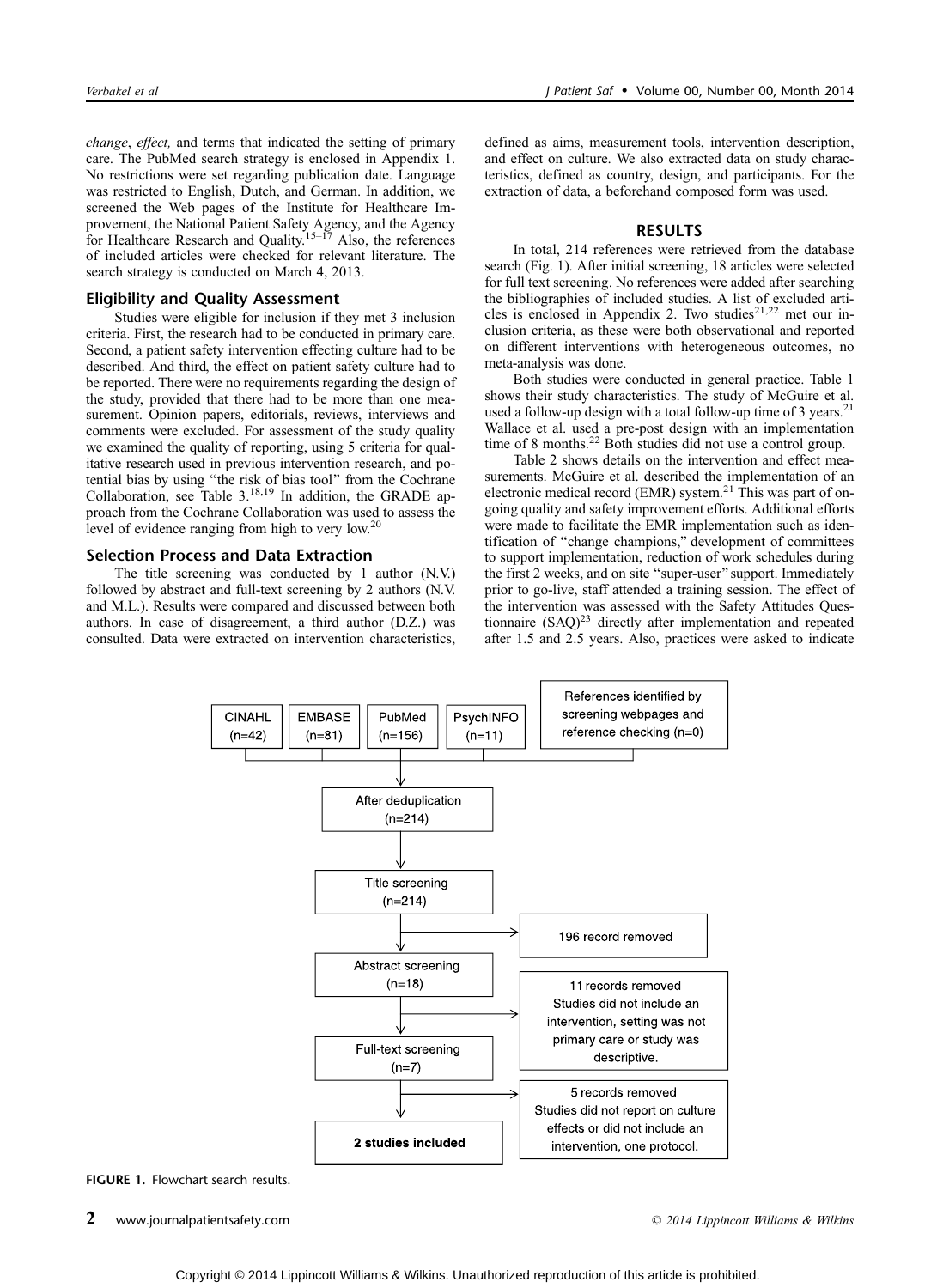| <b>Study</b>               | Country    | Design                           | <b>Participants; Response Rate</b>                               |
|----------------------------|------------|----------------------------------|------------------------------------------------------------------|
| McGuire et al. $2013^{21}$ | <b>USA</b> | Follow-up                        | 18 practices participated*, response rate per measurement point: |
|                            |            | Control group: no                | T1: $83.7\%$ (103 of 123)                                        |
|                            |            | Implementation time: 3 years     | T2: 85.3% (122 of 143)                                           |
|                            |            |                                  | T3: 78.5% (142 of 181)                                           |
| Wallace et al. $2007^{22}$ | UK.        | Pre-post                         | Risk management data, response rate per measurement point:       |
|                            |            | Control group: no                | Pre: $57\%$ (43 from 75 practices)                               |
|                            |            | Implementation time:<br>8 months | Post: 33% (24 from 73 practices) <sup>†</sup>                    |
|                            |            |                                  | Learning organization Culture Ouestionnaire:                     |
|                            |            |                                  | Pre: 45 practices. Respondents: $41\%$ (184/450)                 |
|                            |            |                                  | Post: 36 practices. Respondents: 56%(125/225)                    |

TABLE 1. Study Characteristics

\* Respondents increased from 103 to 142 because of growing of the provider group.

† Two practices ceased to exist or amalgamated by T2.

the most important safety issues specific for their practice. Five of 7 domains of the SAQ, ''job satisfaction,'' ''perceptions of executive management," "local management," "safety climate," and ''teamwork climate,'', showed significant improvements between T1 and T3. 'Working condition' significantly improved between T2 and T3 (Table 2). Respondents reported time constraints as the most significant concern, followed by communication problems. A majority responded positively when asked whether implementation of the EMR enhanced their ability to provide safe care to patients.

Wallace et al. studied the effect of own patient safety initiatives and 2 workshops, a risk management (RM) workshop and a significant event audit  $(SEA)^{24}$  workshop, respectively.<sup>2</sup> The RM workshop included a practice self-assessment questionnaire and feedback against other training sites, use of protocols for patient group directions and chaperones, and a lecture on how to conduct a SEA. The second workshop consisted of the lecture on SEA solely. Effects were measured using a RM competence score covering ''the scope of risk management activity," "staff involvement," "documentation of RM activities," "accessibility of RM records," "existence of specific written policies and an audit program.'' In addition, the learning organization culture questionnaire (LCQ) was completed by practice staff. This survey measured 8 dimensions: ''personal innovation," "open communication," "personal blame for errors," ''error awareness,'' ''team problem solving,'' ''task information,'' ''supportive climate,'' and ''practice development,'' distributed over 4 domains.

Seventy-five practices were invited to participate either in the workshop of preference (RM:  $n = 40$ , SEA:  $n = 2$ ) or in both  $(n = 9)$ . There were 24 practices that chose not to participate in one of the workshops as they undertook their own development activities. Practices that responded at T1 and T2 were included in the analysis ( $n = 20$ ). The authors reported an overall significant improvement of the RM competence score. Three competences improved: there was a widening of the scope of RM activities, more staff were involved, and activities were increasingly documented in formal systems. Spent time was indicated as main disadvantage of RM. The gains reported by most of the practices were ''better learning from events,'' ''fewer complaints,'' and ''a better atmosphere.'' Results from the LCQ were used to examine the association with the RM competence. At baseline, 3 subscales showed a positive relation with RM competence scores. At follow-up "task information" was positive, and ''practice development'' was negative correlated.

## Quality Appraisal

Both studies used an observational design without a control group. After the GRADE approach, they are therefore graded as ''low'' on the level of evidence rating. Although an observational design could be upgraded to a ''moderate'' level of evidence when the study is methodologically sound and yields large, consistent and precise estimates of the intervention effect.<sup>20</sup>

We appraised the publications on methodological quality according to quality of reporting and potential risk of bias (Table 3). As these studies did not use a control group, performance and detection bias were not applicable. Quality of reporting was good in McGuire et al. Potential bias was possible as there was no adjustment for possible within-person correlations and because of simultaneous implementation of other interventions. The study of Wallace et al. had some limitations regarding the reporting of the sample and the significance and value of the assessed risk management competency scales. Bias could occur because of selection, attrition, and reporting, as there were half as many practices at T2 than at T1, and measurements of the LCQ were not reported. Furthermore, the reporting of results was limited. In addition, only the 20 practices from which data were available for both T1 and T2 were included. Also, in the analyses, all 3 initiatives, the RM workshop, the SEA workshop, and own activities were analyzed together: no results were given for separate groups.

## **DISCUSSION**

In our search for primary care studies that implemented patient safety strategies that affect patient safety culture, we found 2 studies, both conducted in general practice. McGuire et al. implemented an electronic medical record and measured improvement on safety climate and teamwork climate with the SAQ.<sup>21</sup> Wallace et al. assessed the effect of organizational initiatives; participation in a workshops on risk management (RM) or significant event analysis (SEA) or own activities.<sup>22</sup> It showed increased risk management activities on clinical or administrative issues. A learning culture seemed positive for the risk competence score, although the size and content of this relation remained unclear. Overall, both publications approached both their interventions as well as the evaluation of effect differently. Whereas the study of McGuire et al. applied a culture questionnaire, Wallace et al. more directly assessed patient safety behavior and its relation to a learning culture, in which aspects of a safe culture are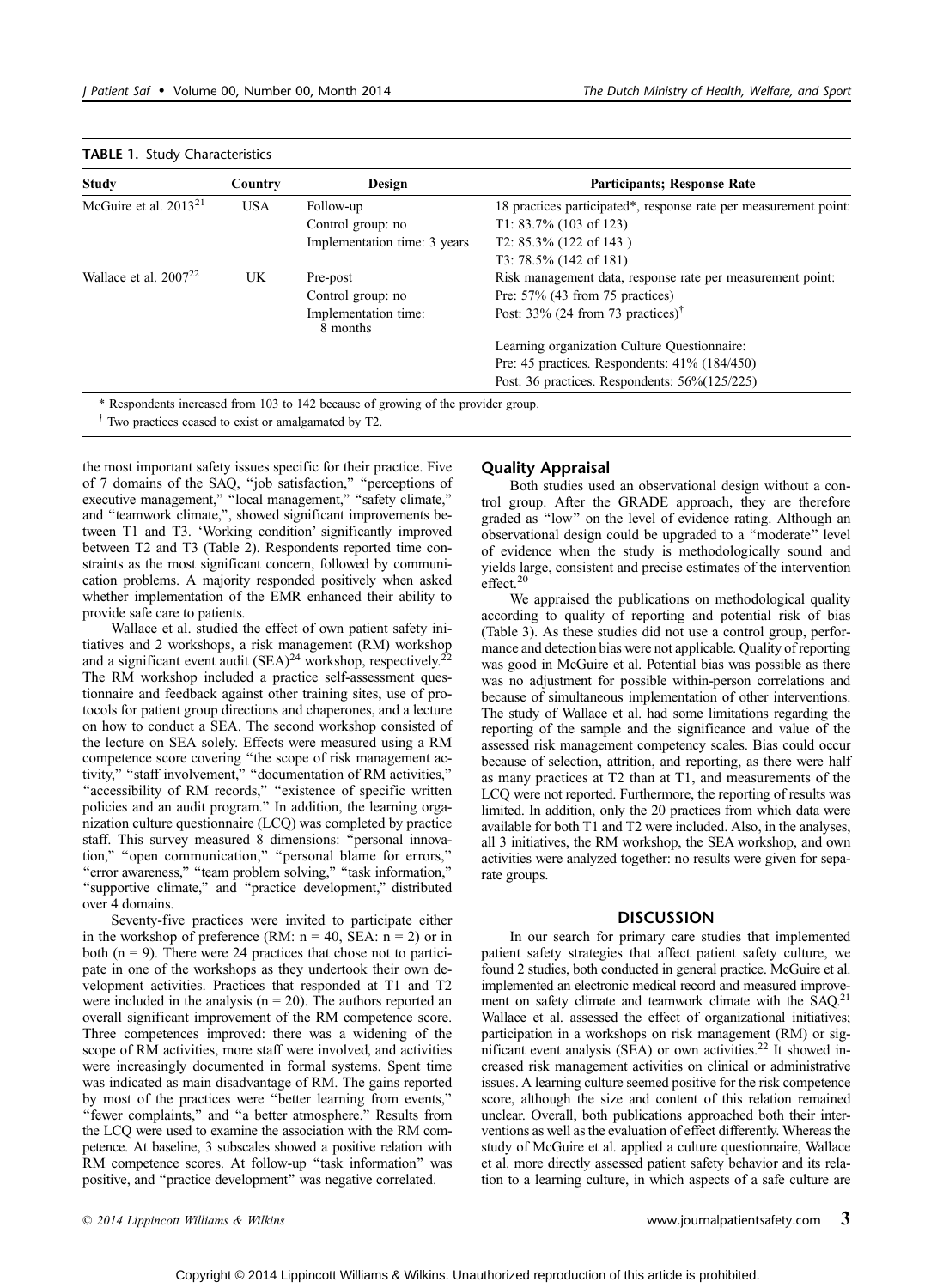| <b>Study</b>                         | Aim                                                                                                                                                                    | <b>Measurement</b><br>Tools                                                                                                                    | <b>Intervention</b><br><b>Description</b>                                                                                                      |                                                                                                                                                                                                                                                                      | <b>Effect on Culture</b> |      |      |
|--------------------------------------|------------------------------------------------------------------------------------------------------------------------------------------------------------------------|------------------------------------------------------------------------------------------------------------------------------------------------|------------------------------------------------------------------------------------------------------------------------------------------------|----------------------------------------------------------------------------------------------------------------------------------------------------------------------------------------------------------------------------------------------------------------------|--------------------------|------|------|
| McGuire<br>et al. 2012 <sup>21</sup> | Improving safety<br>and evaluating<br>changes in perceptions<br>of safety among<br>the primary care<br>provider group<br>after EMR<br>implementation.                  | - Safety Attitudes<br>Questionnaire                                                                                                            | Implementation of an<br>electronic medical<br>record system.                                                                                   | Changes in percentages for SAQ dimensions<br>at T1, T2, and T3:                                                                                                                                                                                                      |                          |      |      |
|                                      |                                                                                                                                                                        | - Practice-specific<br>needs assessment                                                                                                        |                                                                                                                                                | Job satisfaction:                                                                                                                                                                                                                                                    | 74.1                     | 78.2 | 86.2 |
|                                      |                                                                                                                                                                        |                                                                                                                                                |                                                                                                                                                | Perceptions<br>of executive<br>management:                                                                                                                                                                                                                           | 59.1                     | 66.7 | 72.6 |
|                                      |                                                                                                                                                                        |                                                                                                                                                |                                                                                                                                                | Perceptions of local<br>management:                                                                                                                                                                                                                                  | 76.2                     | 84.6 | 86.0 |
|                                      |                                                                                                                                                                        |                                                                                                                                                |                                                                                                                                                | Safety climate:                                                                                                                                                                                                                                                      | 76.4                     | 84.2 | 87.8 |
|                                      |                                                                                                                                                                        |                                                                                                                                                |                                                                                                                                                | Stress recognition:                                                                                                                                                                                                                                                  | 68.4                     | 75.6 | 74.8 |
|                                      |                                                                                                                                                                        |                                                                                                                                                |                                                                                                                                                | Teamwork climate:                                                                                                                                                                                                                                                    | 77.4                     | 85.5 | 88.9 |
|                                      |                                                                                                                                                                        |                                                                                                                                                |                                                                                                                                                | Working conditions:                                                                                                                                                                                                                                                  | 74.3                     | 74.2 | 84.9 |
|                                      |                                                                                                                                                                        |                                                                                                                                                |                                                                                                                                                | Agreement to question: "Our electronic<br>medical record has improved our<br>ability to provide safe patient care":<br>T2: 77.9% / T3: 85.4%                                                                                                                         |                          |      |      |
| Wallace, L.M.<br>et al. $2007^{22}$  | To establish that<br>practices were<br>prepared to engage<br>in risk management<br>(RM) through:                                                                       | - RM audit<br>questionnaire                                                                                                                    | <b>Medical Defense</b><br>Union RM<br>workshops<br>(single day)                                                                                | RM competence score showed an overall<br>significant improvement at practice level.                                                                                                                                                                                  |                          |      |      |
|                                      | - having the<br>right skills,<br>- being supported by<br>structures and policies,<br>- having staff who<br>believed their<br>practice has an open<br>learning culture. | - Learning<br>organization<br>Culture<br>Questionnaire<br>(LCQ) with<br>4 domains:<br>- creativity<br>- communication<br>- climate<br>- change | Facilitation of<br>significant<br>event analysis<br>(SEA) (2 hours)<br>Own development<br>activities including<br>Quality Team<br>Development. | At T1, there was no association found between<br>the levels of competence and culture.<br>At T2, "task information" was significant<br>$(P < 0.01)$ in a positive direction, and<br>"practice development" was significant<br>$(P < 0.009)$ in a negative direction. |                          |      |      |
|                                      | Secondary objective:<br>Evaluation of the<br>contribution of the<br>RM initiatives to<br>the development of<br>RM competence<br>land earning culture.                  |                                                                                                                                                |                                                                                                                                                |                                                                                                                                                                                                                                                                      |                          |      |      |

TABLE 2. Intervention Characteristics

incorporated. These varied approaches align with observations that patient safety culture is a very versatile concept.<sup>13,25</sup>

## Strengths and Limitations

This review revealed only 2 studies. This may be due to the strict application of the inclusion criteria because we searched for intervention studies that both assessed and reported on the cultural effect. Although we additionally searched Web sites of the IHI, NPSA, and AHRQ, it may be that we missed publications in gray literature outside the mainstream. In addition, it could be that studies have been conducted on the improvement of patient safety culture in primary care but were not published.

We cannot draw any firm conclusions as the level of evidence of both studies was low. This is largely because of the observational design but also because of the likelihood of bias.

On the other hand, it is very difficult to rule out all influences as in a pragmatic study the research environment cannot be standardized. Such complex interventions are inherently conducted in existing systems and therefore raise the question of attribution of the effect to the intervention.<sup>26</sup> However, the strength of such observational studies is that they are less intrusive in the usual course of affairs which is beneficial to the validity of the study results.<sup>27</sup>

The validity may be enhanced by combining with a qualitative study, so called triangulation in a mixed method.28 This could, for example, shed light on what respondents themselves designate as most effective aspects for their organization and why they perceive these as such. To some extent, Wallace et al. have done this by describing the disadvantages and advantages of the intervention that were reported by practice managers.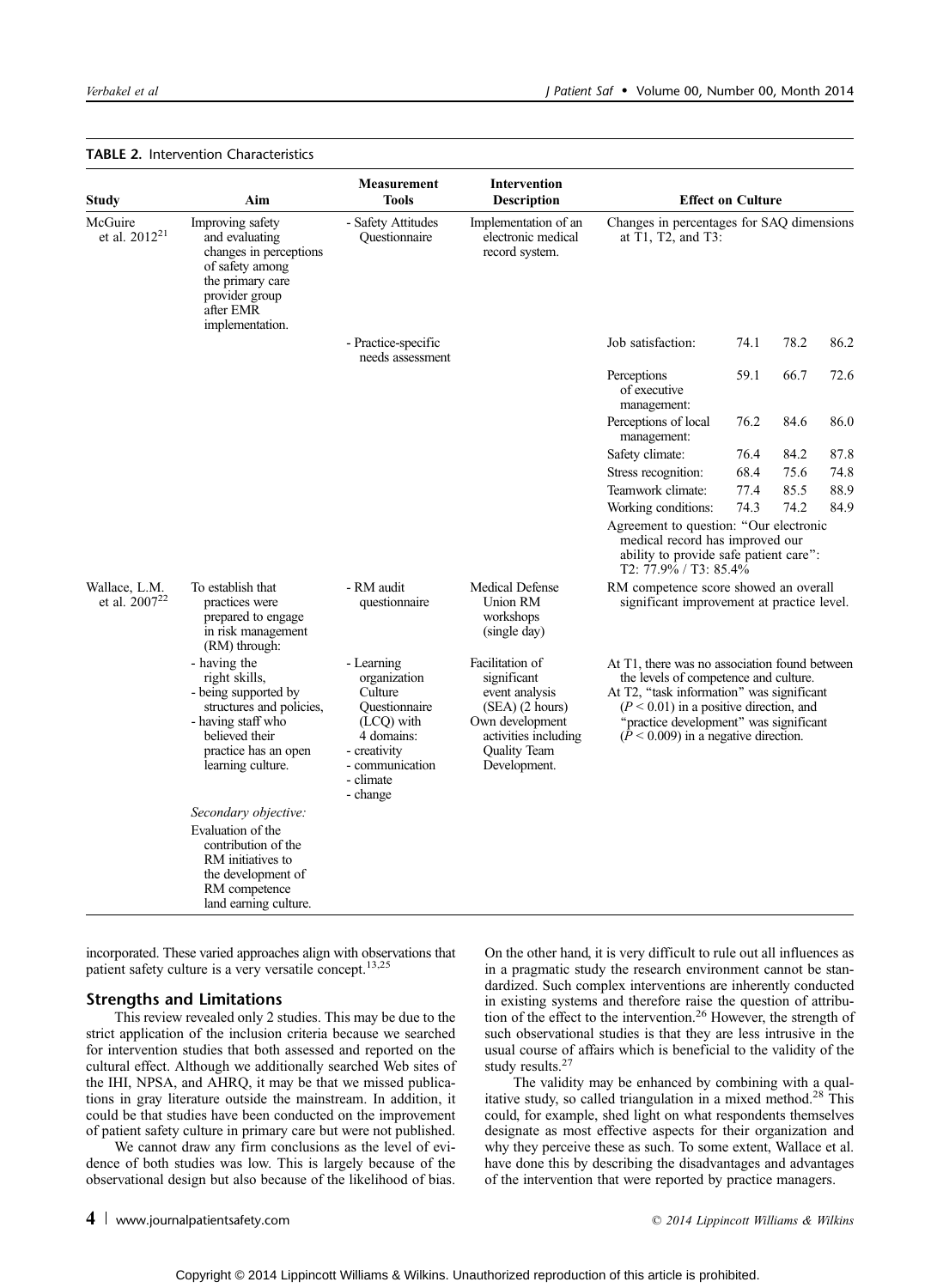## TABLE 3. Quality Appraisal

| <b>Study</b>                      | <b>Quality Appraisal</b>                                    |                                                                                                                                                                                                                                                                                                  |  |  |  |
|-----------------------------------|-------------------------------------------------------------|--------------------------------------------------------------------------------------------------------------------------------------------------------------------------------------------------------------------------------------------------------------------------------------------------|--|--|--|
| McGuire et al. 2013 <sup>21</sup> | <b>Quality of reporting:</b>                                |                                                                                                                                                                                                                                                                                                  |  |  |  |
|                                   | Aims clearly reported                                       | $^{+}$                                                                                                                                                                                                                                                                                           |  |  |  |
|                                   | Adequate description of context                             | $^{+}$                                                                                                                                                                                                                                                                                           |  |  |  |
|                                   | Adequate description of sample<br>and methods of recruiting | $^{+}$                                                                                                                                                                                                                                                                                           |  |  |  |
|                                   | Adequate description of<br>data collection                  | $^{+}$                                                                                                                                                                                                                                                                                           |  |  |  |
|                                   | Adequate description of<br>data analysis                    | $^{+}$                                                                                                                                                                                                                                                                                           |  |  |  |
|                                   |                                                             | Potential risk of bias:                                                                                                                                                                                                                                                                          |  |  |  |
|                                   | Selection                                                   |                                                                                                                                                                                                                                                                                                  |  |  |  |
|                                   | Attrition                                                   |                                                                                                                                                                                                                                                                                                  |  |  |  |
|                                   | Reporting                                                   |                                                                                                                                                                                                                                                                                                  |  |  |  |
|                                   | Other                                                       | There was no baseline measurement.                                                                                                                                                                                                                                                               |  |  |  |
|                                   |                                                             | No adjustment for possible within-person correlations (80% of respondents<br>were similar in T1 and T3)                                                                                                                                                                                          |  |  |  |
|                                   |                                                             | Other interventions (communication training, management processes and<br>educational interventions) were simultaneously present.                                                                                                                                                                 |  |  |  |
| Wallace et al. $2007^{22}$        |                                                             | <b>Quality of reporting:</b>                                                                                                                                                                                                                                                                     |  |  |  |
|                                   | Aims clearly reported                                       | $^{+}$                                                                                                                                                                                                                                                                                           |  |  |  |
|                                   | Adequate description of context                             | $\ddot{}$                                                                                                                                                                                                                                                                                        |  |  |  |
|                                   | Adequate description of sample<br>and methods of recruiting | $+/-$ Unclear which practices and corresponding demographics are included<br>in the analysis.                                                                                                                                                                                                    |  |  |  |
|                                   | Adequate description of<br>data collection                  |                                                                                                                                                                                                                                                                                                  |  |  |  |
|                                   | Adequate description of<br>data analysis                    | $+/-$ Unclear what the significance and value of differences of the competency<br>scales are.                                                                                                                                                                                                    |  |  |  |
|                                   |                                                             | Potential risk of bias:                                                                                                                                                                                                                                                                          |  |  |  |
|                                   | Selection                                                   | Possible bias due to asking practices to volunteer. Practice that declined the<br>workshops were already undertaking their own development activities.                                                                                                                                           |  |  |  |
|                                   | Attrition                                                   | There was selective drop-out of practices (from 43 to 24 for RM data) who<br>chose not to participate anymore due to own initiatives or priorities.<br>Response rate was very low and for follow-up these were halved for<br>the RM data. It was reported that a check for sample bias was done. |  |  |  |
|                                   | Reporting                                                   | Results on the scales of the LCQ are not reported and it was not<br>reported which domains of the LCQ correlate with RM at baseline.                                                                                                                                                             |  |  |  |
|                                   | Other                                                       | RM competence score at T2 was derived from audit of only the<br>practice manager.                                                                                                                                                                                                                |  |  |  |
|                                   |                                                             | Only practices that delivered data at both T1 and T2 were included in analysis.                                                                                                                                                                                                                  |  |  |  |
|                                   |                                                             | There was no distinction made between the three initiatives in the<br>analysis and reporting.                                                                                                                                                                                                    |  |  |  |

## Comparison With Existing Literature

Up to now, no review on patient safety interventions affecting culture was conducted with a specific focus on primary care. In hospital setting, however, reviews showed leadership walkrounds, multi-faceted unit-based programs, teamwork, and communication to have a positive effect on patient safety culture.13,14 Because of organizational differences and size of the practices, it is not clear whether these strategies are applicable or have a similar effect in primary care. The study by McGuire et al. did use a broad approach by embedding the intervention in facilitating activities such as training and installing committees. The intervention was not a stand alone: it was accompanied by communication, educational, and managerial interventions. Leadership walkrounds will be more difficult to apply in primary care, as the small primary care practices often lack a clear hierarchical organizational structure. However, audits or peer reviews by colleagues from other practices may have similar beneficial effects. A tool to assess and discuss patient safety culture is the Manchester Patient Safety Framework (MaPSaF).29 This framework was modified for use in New Zealand general practice. During this qualitative study, MaPSaF was observed to be a helpful discussion tool which stimulated learning and enhanced communication.30

## Implications for Research and Practice

In conclusion, this review indicates effect of interventions on patient safety culture in primary care, but the size and external validity of the measured changes are unclear. Furthermore, the range of interventions on patient safety culture in primary care is limited compared to secondary care. In conclusion, it is not evident which intervention would help practices most to improve their patient safety culture. Hence, practices should choose an intervention close to their momentary needs of improvement and evaluate frequently to assess whether the intervention leads to the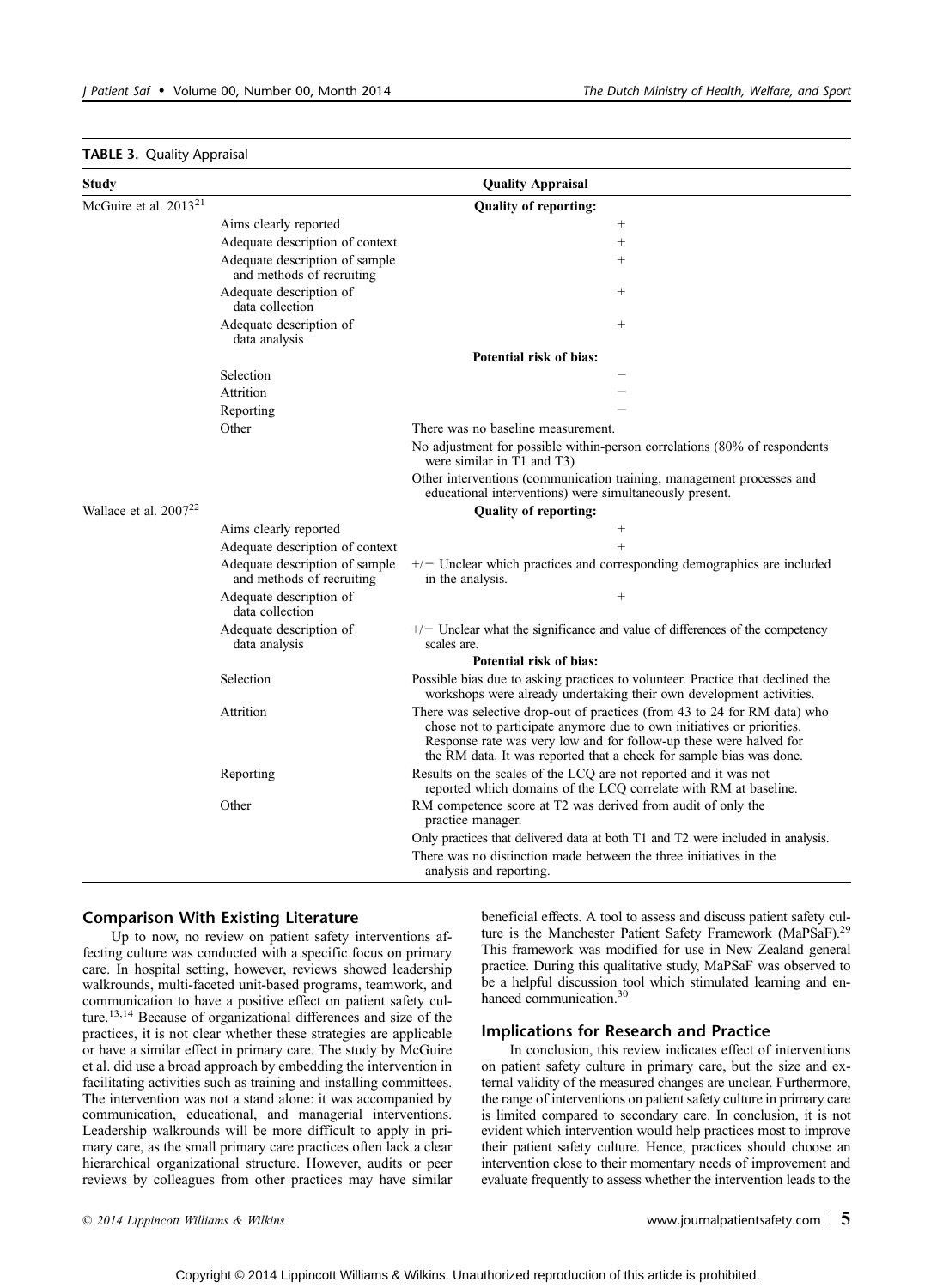desired effect.<sup>31</sup> To support this choice, more research is needed to assess the effect of interventions on safety culture in primary care practice. Studying facilitators and barriers aimed at clarifying the mechanisms that underlie the dynamics of a patient safety culture interventions would add to patient safety improvement in primary care.

## **REFERENCES**

- 1. Kringos DS. The Strength of Primary Care in Europe [dissertation]. Utrecht, The Netherlands: NIVEL; 2012.
- 2. Gandhi TK, Lee HL. Patient safety beyond the hospital. N Eng J Med. 2010;363:1001-1003.
- 3. Wiegers T, Hopman P, Kringos D, et al. Overzichtstudies. De eerste lijn. [Overview studies. Primary care]. Utrecht, The Netherlands: NIVEL; 2011.
- 4. Zwart D. Patient safety incidents in general practice: important needles in many haystacks. Ned Tijdschr Geneeskd. 2011;155:A4021.
- 5. Dovey SM, Meyers DS, Phillips RL, et al. A preliminary taxonomy of medical errors in family practice. Qual Saf Health Care. 2002:11:233-238.
- 6. Makeham M, Dovey S, Runiciman W, et al. Methods and Measures Used in Primary Care Patient Safety Research. Results of a Literature Review. World Health Organization; 2008.
- 7. Zwart DLM, Steerneman AHM, van Rensen ELJ, et al. Feasibility of centre-based incident reporting in primary healthcare: the SPIEGEL study. BMJ Qual Saf. 2011;20:121-127.
- 8. Gaal S, Verstappen W, Wolters R, et al. Prevalence and consequences of patient safety incidents in general practice in the Netherlands: a retrospective medical record review study. Implement Sci. 2011;6:37.
- 9. Aranaz-Andres JM, Aibar C, Limon R, et al. A study of the prevalence of adverse events in primary healthcare in Spain. Eur J Public Health. 2012;22:921-925.
- 10. Woolf S, Kuzel A, Dovey S, et al. A string of mistakes: the importance of cascade analysis in describing, counting, and preventing medical errors. Ann Fam Med. 2004;2:317-326.
- 11. Blegen MA, Sehgal NL, Alldredge BK, et al. Improving safety culture on adult medical units through multidisciplinary teamwork and communication interventions: the TOPS Project. Qual Saf Health Care. 2010:19:346-350.
- 12. National Patient Safety Agency. Seven Steps to Patient Safety in Primary Care. London, UK: NPSA-NHS; 2006.
- 13. Morello RT, Lowthian JA, Barker AL, et al. Strategies for improving patient safety culture in hospitals: a systematic review. BMJ Qual Saf. 2013:22:11-18.
- 14. Weaver SJ, Lubomksi LH, Wilson RF, et al. Promoting a culture of safety as a patient safety strategy. a systematic review. Ann Intern Med. 2013;158:369-374.
- 15. Institute for Healthcare Improvement. Available at: [http://www.ihi.org/](http://www.ihi.org/knowledge/Pages/Publications/default.aspx) [knowledge/Pages/Publications/default.aspx.](http://www.ihi.org/knowledge/Pages/Publications/default.aspx) Accessed June 5, 2013.
- 16. National Patient Safety Agency. Available at: [http://www.npsa.nhs.uk/.](http://www.npsa.nhs.uk/)
- 17. Agency for Healthcare Research and Quality. Available at: [http://](http://www.psnet.ahrq.gov/collectionBrowse.aspx?taxonomyID=314) [www.psnet.ahrq.gov/collectionBrowse.aspx?taxonomyID=314.](http://www.psnet.ahrq.gov/collectionBrowse.aspx?taxonomyID=314) Accessed June 5, 2013.
- 18. Harden A, Brunton G, Fletcher A, et al. Teenage pregnancy and social disadvantage: systematic review integrating controlled trials and qualitative studies. BMJ. 2009;339:b4254. Accessed June 5, 2013.
- 19. Higgins J, Altman D, Sterne J. Chapter 8: assessing risk of bias in included studies. In: Higgins J, Green S, eds. Cochrane Handbook for Systematic Reviews of Interventions. Version 5.1.0 ed. Oxford, UK: The Cochrane Collaboration; 2011.
- 20. Schünemann H, Oxman A, Vist G, et al. Chapter 12: Interpreting results and drawing conclusions. In: Higgins J, Green S, eds. Cochrane Handbook for Systematic Reviews of Interventions. Version 5.1.0 ed. Oxford, UK: The Cochrane Collaboration; 2011.
- 21. McGuire MJ, Noronha G, Samal L, et al. Patient safety perceptions of primary care providers after implementation of an electronic medical record system. J Gen Intern Med. 2013;28:184-192.
- 22. Wallace LM, Boxall M, Spurgeon P, et al. Organizational interventions to promote risk management in primary care: the experience in Warwickshire, England. Health Serv Manage Res. 2007;20:84-93.
- 23. Sexton J, Helmreich R, Neilands T, et al. The Safety Attitudes Questionnaire: psychometric properties, benchmarking data, and emerging research. BMC Health Serv Res. 2006;6.
- 24. Pringle M. Significant event auditing. Scand J Prim Health Care. 2000:18:200-202.
- 25. Guldenmund FW. The nature of safety culture: a review of theory and research. Saf Sci. 2000;34:215-257.
- 26. Pawson R, Tilley N. Realistic Evaluation. London, UK: SAGE Publications Ltd; 1997.
- 27. Grol R, Wensing M. Implementatie. Effectieve verbetering van de patiëntenzorg. [Implementation. Effective improvements of patient care]. Utrecht, The Netherlands: De Tijdstroom; 2011.
- 28. Creswell JW, Fetters MD, Ivankova NV. Designing a mixed methods study in primary care. Ann Fam Med. 2004;2:7-12.
- 29. Kirk S, Parker D, Claridge T, et al. Patient safety culture in primary care: developing a theoretical framework for practical use. Qual Saf Health Care. 2007:16:313-320.
- 30. Wallis K, Dovey S. Assessing patient safety culture in New Zealand primary care: a pilot study using a modified Manchester Patient Safety Framework in Dunedin general practices. J Prim Health Care. 2011;3:35-40.
- 31. Zwart DLM, Bont de AA. Introducing incident reporting in primary care: a translation from safety science into medical practice. Health Risk Soc. 2013;13:265-278.